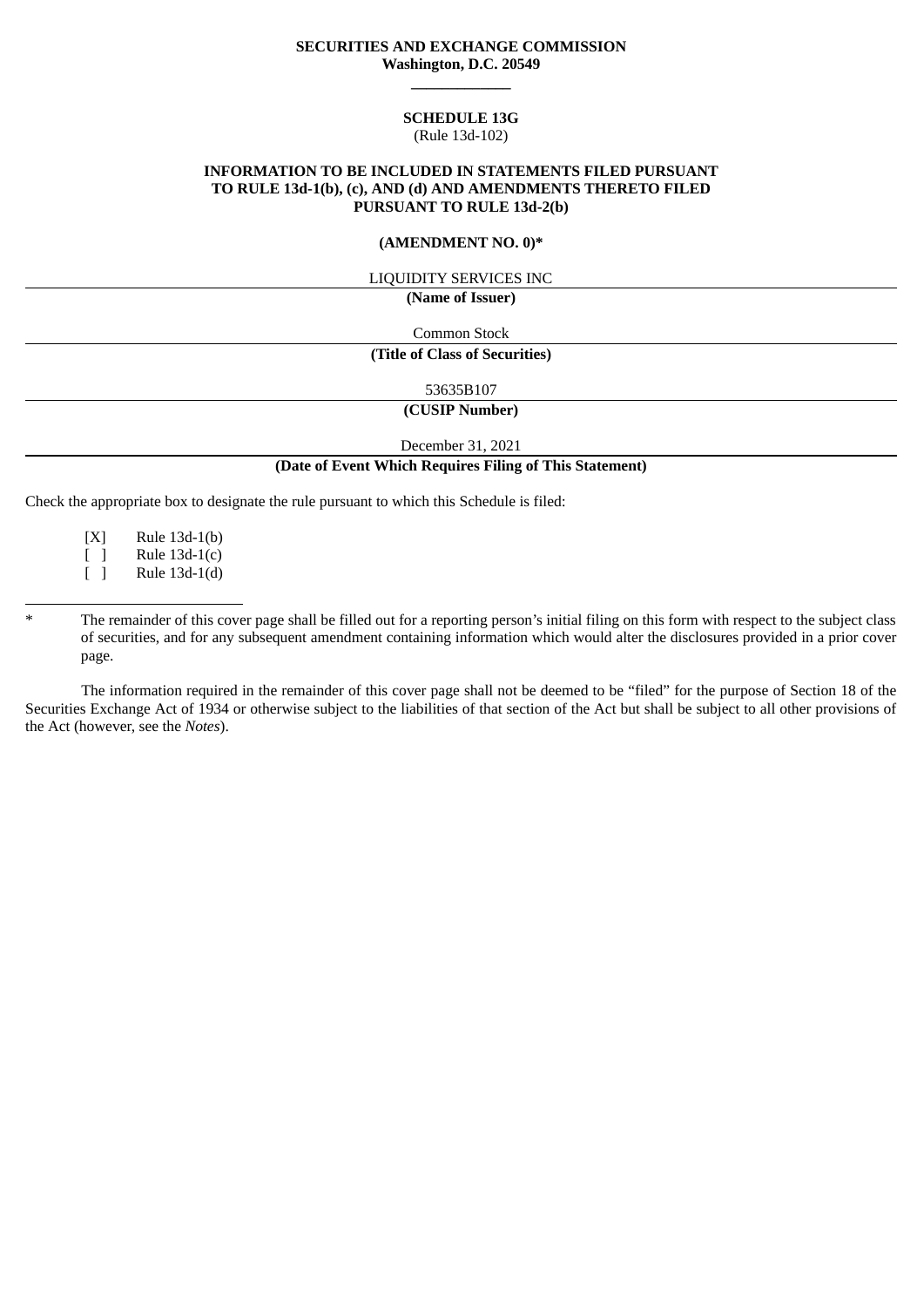| CUSIP NO. | 53635B107 |
|-----------|-----------|
|-----------|-----------|

| 1                | NAMES OF REPORTING PERSONS S.S. OR<br>I.R.S. IDENTIFICATION NOS. OF ABOVE PERSONS                                             |                |                                                                    |                            |  |  |
|------------------|-------------------------------------------------------------------------------------------------------------------------------|----------------|--------------------------------------------------------------------|----------------------------|--|--|
|                  | Granahan Investment Management LLC                                                                                            |                |                                                                    |                            |  |  |
| $\overline{2}$   |                                                                                                                               |                | CHECK THE APPROPRIATE BOX IF A MEMBER OF A GROUP                   | $(a)$ $[$ $]$<br>$(b)$ [ ] |  |  |
| 3                | <b>SEC USE ONLY</b>                                                                                                           |                |                                                                    |                            |  |  |
| 4                | CITIZENSHIP OR PLACE OF ORGANIZATION<br><b>State of Massachusetts</b>                                                         |                |                                                                    |                            |  |  |
|                  |                                                                                                                               | 5              | <b>SOLE VOTING POWER</b>                                           |                            |  |  |
|                  | <b>NUMBER OF</b><br><b>SHARES</b><br><b>BENEFICIALLY</b><br><b>OWNED BY</b><br><b>EACH</b><br><b>REPORTING</b><br>PERSON WITH |                | 1,612,929                                                          |                            |  |  |
|                  |                                                                                                                               | 6              | <b>SHARED VOTING POWER</b>                                         |                            |  |  |
|                  |                                                                                                                               |                | None                                                               |                            |  |  |
|                  |                                                                                                                               | $\overline{7}$ | <b>SOLE DISPOSITIVE POWER</b>                                      |                            |  |  |
|                  |                                                                                                                               |                | 1,863,728                                                          |                            |  |  |
|                  |                                                                                                                               | 8              | SHARED DISPOSITIVE POWER                                           |                            |  |  |
|                  |                                                                                                                               |                | None                                                               |                            |  |  |
| $\boldsymbol{9}$ |                                                                                                                               |                | AGGREGATE AMOUNT BENEFICIALLY OWNED BY EACH REPORTING PERSON       |                            |  |  |
|                  | 1,863,728                                                                                                                     |                |                                                                    |                            |  |  |
| 10               |                                                                                                                               |                | CHECK BOX IF THE AGGREGATE AMOUNT IN ROW 9 EXCLUDES CERTAIN SHARES | $\lceil \rceil$            |  |  |
| 11               |                                                                                                                               |                | PERCENT OF CLASS REPRESENTED BY AMOUNT IN ROW 9                    |                            |  |  |
|                  | 5.25%                                                                                                                         |                |                                                                    |                            |  |  |
| 12               | TYPE OF REPORTING PERSON                                                                                                      |                |                                                                    |                            |  |  |
|                  | IA                                                                                                                            |                |                                                                    |                            |  |  |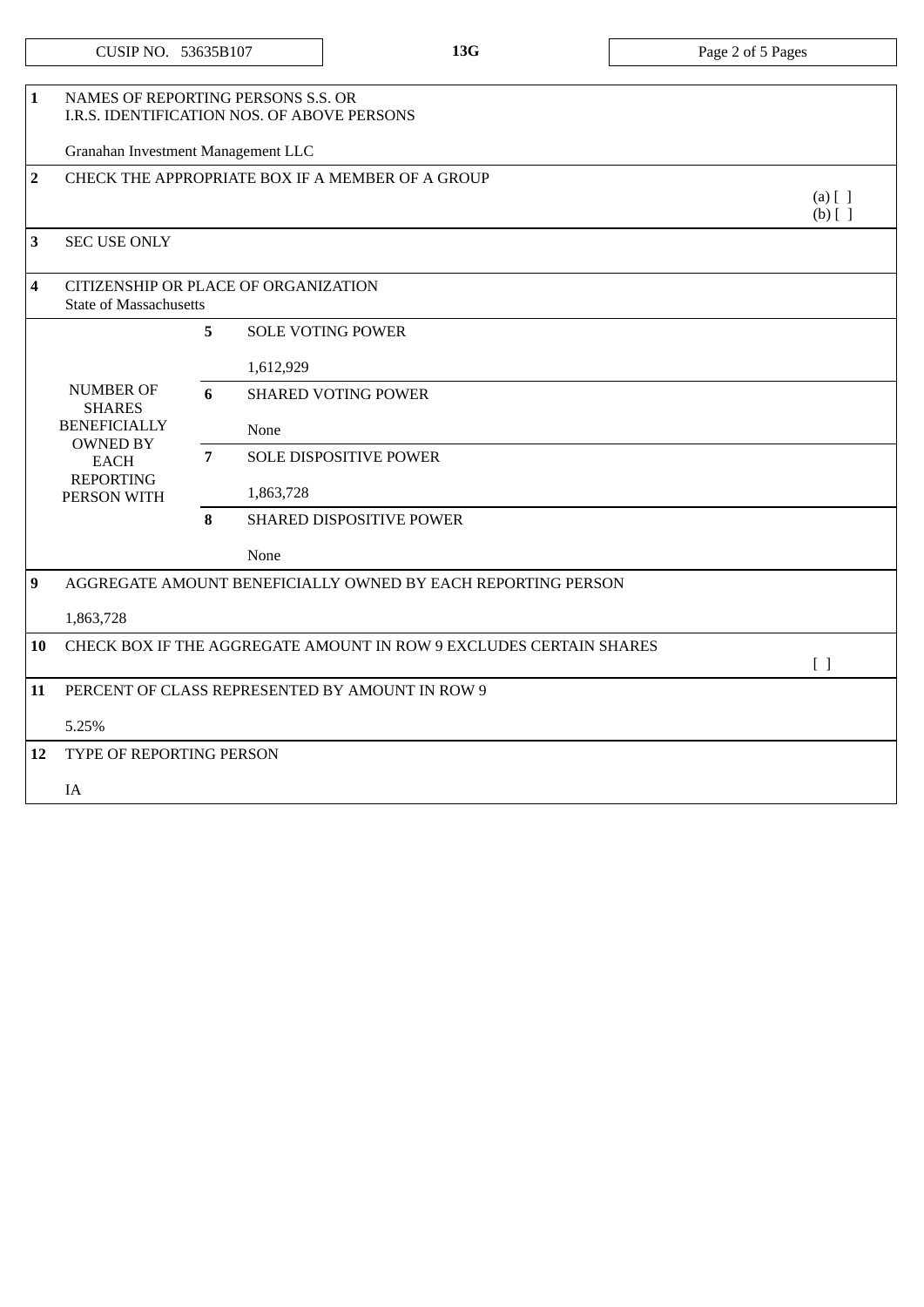|                                                                | CUSIP NO.                                                                                                                                           | 53635B107                                          | 13G                                                                                                                                       | Page 3 of 5 Pages |  |  |
|----------------------------------------------------------------|-----------------------------------------------------------------------------------------------------------------------------------------------------|----------------------------------------------------|-------------------------------------------------------------------------------------------------------------------------------------------|-------------------|--|--|
| Item 1. $(a)$                                                  |                                                                                                                                                     | <b>Name of Issuer:</b>                             |                                                                                                                                           |                   |  |  |
|                                                                |                                                                                                                                                     | LIQUIDITY SERVICES INC                             |                                                                                                                                           |                   |  |  |
| (b)<br><b>Address of Issuer's Principal Executive Offices:</b> |                                                                                                                                                     |                                                    |                                                                                                                                           |                   |  |  |
|                                                                |                                                                                                                                                     | 6931 ARLINGTON ROAD SUITE 200<br>BETHESDA MD 20814 |                                                                                                                                           |                   |  |  |
| Item 2. $(a)$                                                  |                                                                                                                                                     | <b>Name of Person Filing:</b>                      |                                                                                                                                           |                   |  |  |
|                                                                |                                                                                                                                                     | Granahan Investment Management LLC                 |                                                                                                                                           |                   |  |  |
|                                                                | (b)                                                                                                                                                 |                                                    | Address of Principal Business Office or, if None, Residence:                                                                              |                   |  |  |
|                                                                |                                                                                                                                                     | Wyman Street, Suite 460<br>Waltham, MA 02451       |                                                                                                                                           |                   |  |  |
|                                                                | (c)                                                                                                                                                 | Citizenship:                                       |                                                                                                                                           |                   |  |  |
|                                                                |                                                                                                                                                     | <b>State of Massachusetts</b>                      |                                                                                                                                           |                   |  |  |
|                                                                | (d)                                                                                                                                                 | <b>Title of Class of Securities:</b>               |                                                                                                                                           |                   |  |  |
|                                                                |                                                                                                                                                     | Common Stock                                       |                                                                                                                                           |                   |  |  |
|                                                                | (e)                                                                                                                                                 | <b>CUSIP Number:</b>                               |                                                                                                                                           |                   |  |  |
|                                                                |                                                                                                                                                     | 53635B107                                          |                                                                                                                                           |                   |  |  |
|                                                                |                                                                                                                                                     |                                                    | Item 3. If This Statement is Filed Pursuant to Rule 13d-1(b), or 13d-2(b) or (c), Check Whether the Person Filing is a:                   |                   |  |  |
|                                                                |                                                                                                                                                     |                                                    | (a) [ ] Broker or dealer registered under Section 15 of the Exchange Act.                                                                 |                   |  |  |
|                                                                | (b) $[$ ] Bank as defined in Section 3(a)(6) of the Exchange Act.                                                                                   |                                                    |                                                                                                                                           |                   |  |  |
|                                                                | (c) $\lceil$ 1 Insurance company as defined in Section 3(a)(19) of the Exchange Act.                                                                |                                                    |                                                                                                                                           |                   |  |  |
|                                                                |                                                                                                                                                     |                                                    | (d) [ ] Investment company registered under Section 8 of the Investment Company Act.                                                      |                   |  |  |
|                                                                |                                                                                                                                                     |                                                    | (e [ $X$ ] An investment adviser in accordance with Rule 13d-1(b)(1)(ii)(E);                                                              |                   |  |  |
|                                                                |                                                                                                                                                     |                                                    | (f) $\left[ \begin{array}{cc} \end{array} \right]$ An employee benefit plan or endowment fund in accordance with Rule 13d-1(b)(1)(ii)(F); |                   |  |  |
|                                                                |                                                                                                                                                     |                                                    | (g) [ ] A parent holding company or control person in accordance with Rule 13d-1(b)(1)(ii)(G);                                            |                   |  |  |
|                                                                |                                                                                                                                                     |                                                    | (h) [ ] A savings association as defined in Section 3(b) of the Federal Deposit Insurance Act;                                            |                   |  |  |
|                                                                | (i) $\lceil$ ] A church plan that is excluded from the definition of an investment company under Section 3(c)(14) of the Investment Company<br>Act; |                                                    |                                                                                                                                           |                   |  |  |
| $(j)$ [ ]                                                      | Group, in accordance with Rule 13d-1(b)(1)(ii)(J).                                                                                                  |                                                    |                                                                                                                                           |                   |  |  |
|                                                                |                                                                                                                                                     |                                                    |                                                                                                                                           |                   |  |  |
|                                                                |                                                                                                                                                     |                                                    |                                                                                                                                           |                   |  |  |
|                                                                |                                                                                                                                                     |                                                    |                                                                                                                                           |                   |  |  |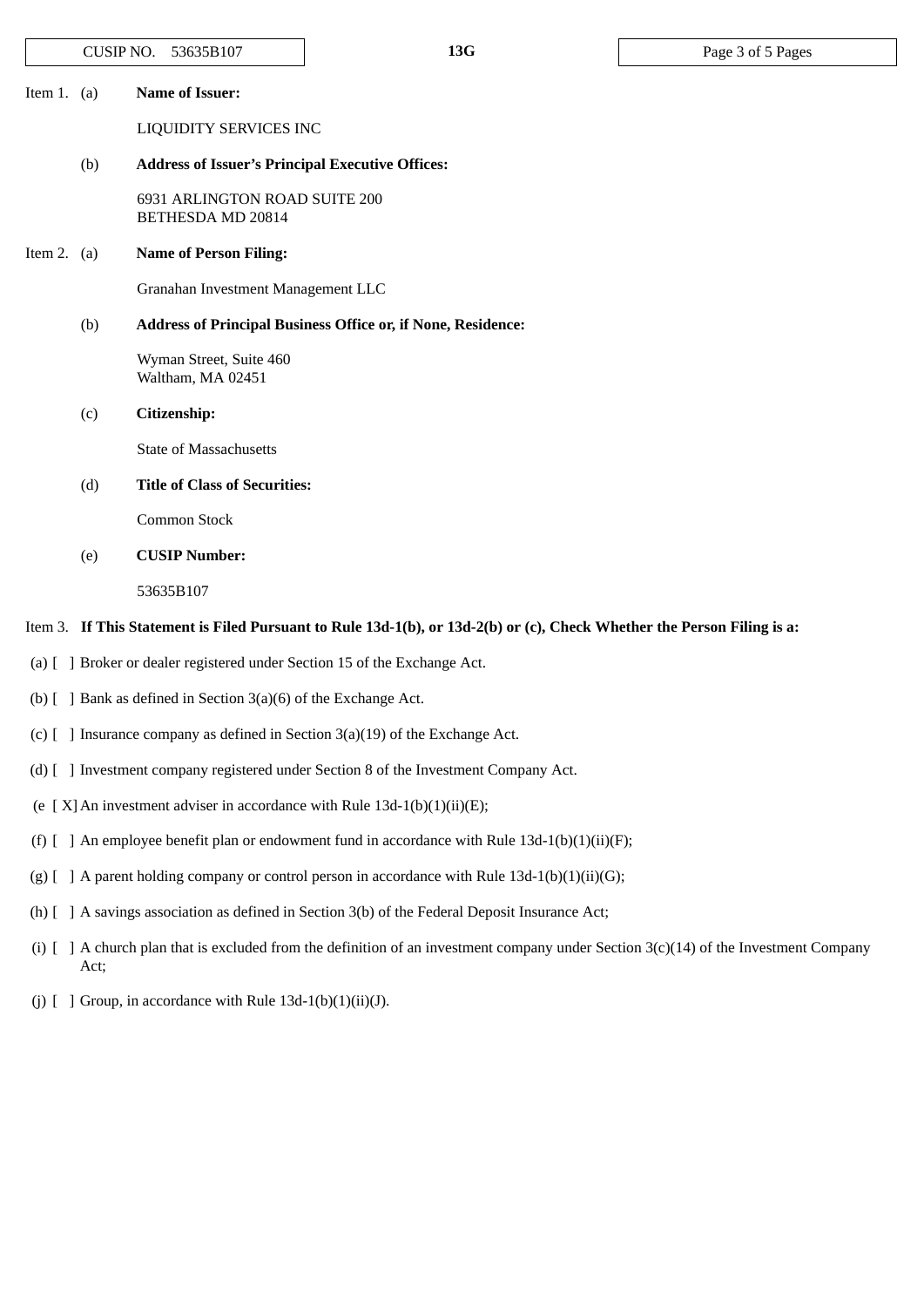| Item 4. Ownership. |                                              |                                                          |                |  |  |
|--------------------|----------------------------------------------|----------------------------------------------------------|----------------|--|--|
| (a)                |                                              | Amount beneficially owned:                               | 1,863,728      |  |  |
| (b)                |                                              | Percent of class:                                        | 5.25%          |  |  |
| (c)                | Number of shares as to which the person has: |                                                          |                |  |  |
|                    | (i)                                          | Sole power to vote or to direct the vote:                | 1,612,929      |  |  |
|                    | (ii)                                         | Shared power to vote or to direct the vote:              | $\overline{0}$ |  |  |
|                    | (iii)                                        | Sole power to dispose or to direct the disposition of:   | 1,863,728      |  |  |
|                    | (iv)                                         | Shared power to dispose or to direct the disposition of: | $\Omega$       |  |  |

#### Item 5. **Ownership of Five Percent or Less of a Class.**

If this statement is being filed to report the fact that as of the date hereof the reporting person has ceased to be the beneficial owner of more than five percent of the class of securities, check the following [ ]

## Item 6. **Ownership of More than Five Percent on Behalf of Another Person.**

All of the Class A Shares set forth in Item 4 are owned by various investment advisory clients of Granahan Investment Management LLC, which is deemed to be a beneficial owner of those shares pursuant to Rule 13d-3 under the Securities Exchange Act of 1934, due to its discretionary power to make investment decisions over such shares and/or its ability to vote such shares.

## Item 7. Identification and Classification of the Subsidiary Which Acquired the Security Being Reported on by the Parent Holding **Company or Control Person.**

Not applicable

# Item 8. **Identification and Classification of Members of the Group.**

Not applicable

## Item 9. **Notice of Dissolution of Group.**

Not applicable

CUSIP NO. 53635B107 **13G** Page 4 of 5 Pages